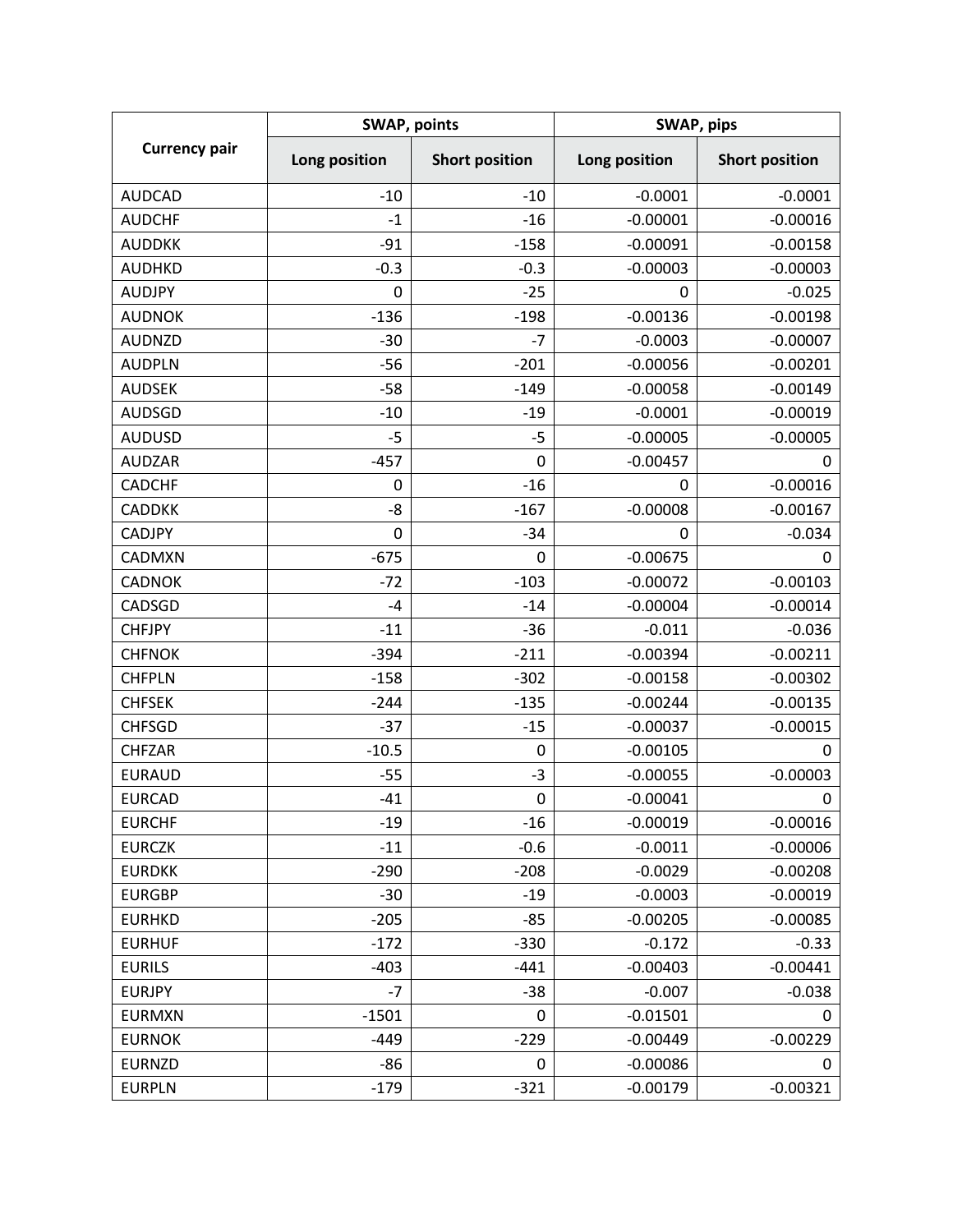| <b>EURRUB</b> | $-4808$          | 0       | $-0.04808$  | 0          |
|---------------|------------------|---------|-------------|------------|
| <b>EURSEK</b> | $-288$           | $-148$  | $-0.00288$  | $-0.00148$ |
| <b>EURSGD</b> | $-43$            | $-17$   | $-0.00043$  | $-0.00017$ |
| <b>EURTRY</b> | $-736$           | 0       | $-0.00736$  | 0          |
| <b>EURUSD</b> | $-26$            | 0       | $-0.00026$  | 0          |
| <b>EURZAR</b> | $-1112$          | 0       | $-0.01112$  | 0          |
| <b>GBPAUD</b> | -64              | $-14$   | $-0.00064$  | $-0.00014$ |
| <b>GBPCAD</b> | $-48$            | -9      | $-0.00048$  | $-0.00009$ |
| <b>GBPCHF</b> | $-23$            | $-24$   | $-0.00023$  | $-0.00024$ |
| <b>GBPDKK</b> | $-330$           | $-266$  | $-0.0033$   | $-0.00266$ |
| <b>GBPJPY</b> | 0                | $-48$   | 0           | $-0.048$   |
| <b>GBPNOK</b> | $-512$           | $-315$  | $-0.00512$  | $-0.00315$ |
| <b>GBPNZD</b> | $-97$            | $-1$    | $-0.00097$  | $-0.00001$ |
| <b>GBPPLN</b> | $-204$           | $-371$  | $-0.00204$  | $-0.00371$ |
| <b>GBPSEK</b> | $-337$           | $-224$  | $-0.00337$  | $-0.00224$ |
| <b>GBPSGD</b> | $-50$            | $-27$   | $-0.0005$   | $-0.00027$ |
| <b>GBPTRY</b> | $-808$           | 0       | $-0.00808$  | 0          |
| <b>GBPUSD</b> | $-30$            | $-3$    | $-0.0003$   | $-0.00003$ |
| <b>GBPZAR</b> | $-1241$          | 0       | $-0.01241$  | 0          |
| <b>HKDJPY</b> | 0                | $-545$  | $\pmb{0}$   | $-0.00545$ |
| <b>MXNJPY</b> | $\boldsymbol{0}$ | $-331$  | 0           | $-0.00331$ |
| <b>NOKJPY</b> | $\mathbf 0$      | $-400$  | 0           | $-0.004$   |
| <b>NOKSEK</b> | $-26$            | $-31$   | $-0.00026$  | $-0.00031$ |
| <b>NZDCAD</b> | $-3$             | $-23$   | $-0.00003$  | $-0.00023$ |
| <b>NZDCHF</b> | $\mathbf 0$      | $-24$   | 0           | $-0.00024$ |
| <b>NZDJPY</b> | $\mathbf 0$      | $-34$   | $\mathbf 0$ | $-0.034$   |
| <b>NZDSEK</b> | $\mathbf 0$      | $-145$  | 0           | $-0.00145$ |
| <b>NZDSGD</b> | $-4$             | $-32$   | $-0.00004$  | $-0.00032$ |
| <b>NZDUSD</b> | $^{\rm -1}$      | $-14$   | $-0.00001$  | $-0.00014$ |
| <b>PLNJPY</b> | 0                | $-1110$ | 0           | $-0.111$   |
| SGDJPY        | 0                | $-29$   | 0           | $-0.029$   |
| <b>TRYJPY</b> | $\pmb{0}$        | $-17$   | $\pmb{0}$   | $-0.017$   |
| <b>USDCAD</b> | $-13$            | $-10$   | $-0.00013$  | $-0.0001$  |
| <b>USDCHF</b> | $\mathbf 0$      | $-21$   | 0           | $-0.00021$ |
| <b>USDCNH</b> | $-24$            | $-124$  | $-0.00024$  | $-0.00124$ |
| <b>USDCZK</b> | $-4.9$           | $-2.1$  | $-0.00049$  | $-0.00021$ |
| <b>USDDKK</b> | $-127$           | $-235$  | $-0.00127$  | $-0.00235$ |
| <b>USDHKD</b> | $-3.1$           | $-12.5$ | $-3.1E-05$  | $-0.00013$ |
| <b>USDHUF</b> | $-92$            | $-328$  | $-0.092$    | $-0.328$   |
| <b>USDILS</b> | $-302$           | $-434$  | $-0.00302$  | $-0.00434$ |
| <b>USDJPY</b> | $\pmb{0}$        | $-45$   | 0           | $-0.045$   |